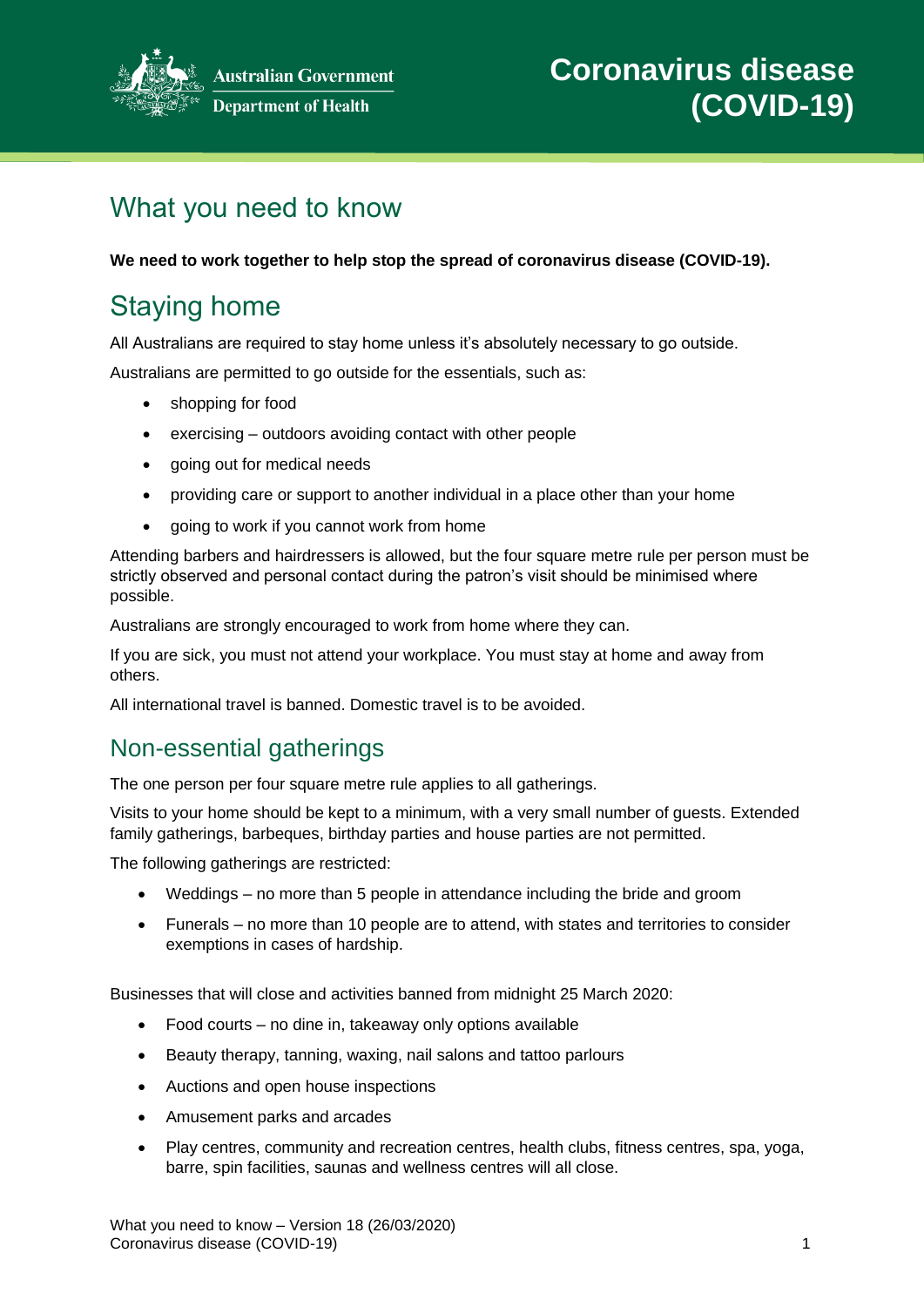These closures are in addition to previous restrictions already announced for the following

- Pubs, registered and licensed clubs, (excluding bottle shops attached to these venues), hotels (excluding accommodation).
- Gyms and indoor sporting venues.
- Cinemas, entertainment venues, casinos and night clubs.
- Restaurants and cafes will be restricted to takeaway and/or home delivery.
- Religious gatherings, places of worship.

#### Restrictions on fitness activities

Boot camps and personal training sessions are limited to a maximum of 10 people with strict social distancing rules observed.

## What is social distancing?

Social distancing is one way to help slow the spread of COVID-19. Social distancing includes staying at home when you are unwell and keeping a distance of 1.5 metres between you and other people wherever possible. It is important to minimise physical contact especially with people at higher risk of developing serious symptoms, such as older people and people with existing health conditions.

### Aged care restrictions

Special restrictions remain in place for aged care facilities to protect older Australians. Further information for residents of residential aged care services, their family members and visitors can be found at: www.health.gov.au/covid19-resources

### What is a coronavirus and COVID-19?

Coronaviruses are a large family of viruses known to cause respiratory infections. These can range from the common cold to more serious diseases such as Severe Acute Respiratory Syndrome (SARS) and Middle East Respiratory Syndrome (MERS). This new coronavirus originated in Hubei Province, China and the disease is named COVID-19.

#### How is this coronavirus spread?

Coronavirus is most likely to spread from person-to-person through:

- Direct close contact with a person while they are infectious or in the 24 hours before their symptoms appeared.
- Close contact with a person with a confirmed infection who coughs or sneezes.
- Touching objects or surfaces (such as door handles or tables) contaminated from a cough or sneeze from a person with a confirmed infection, and then touching your mouth or face.

#### Who needs to isolate?

All people who arrived in Australia from midnight 15 March 2020, or think they may have been in close contact with a confirmed care of coronavirus, are required to undergo a precautionary self-isolate for 14 days.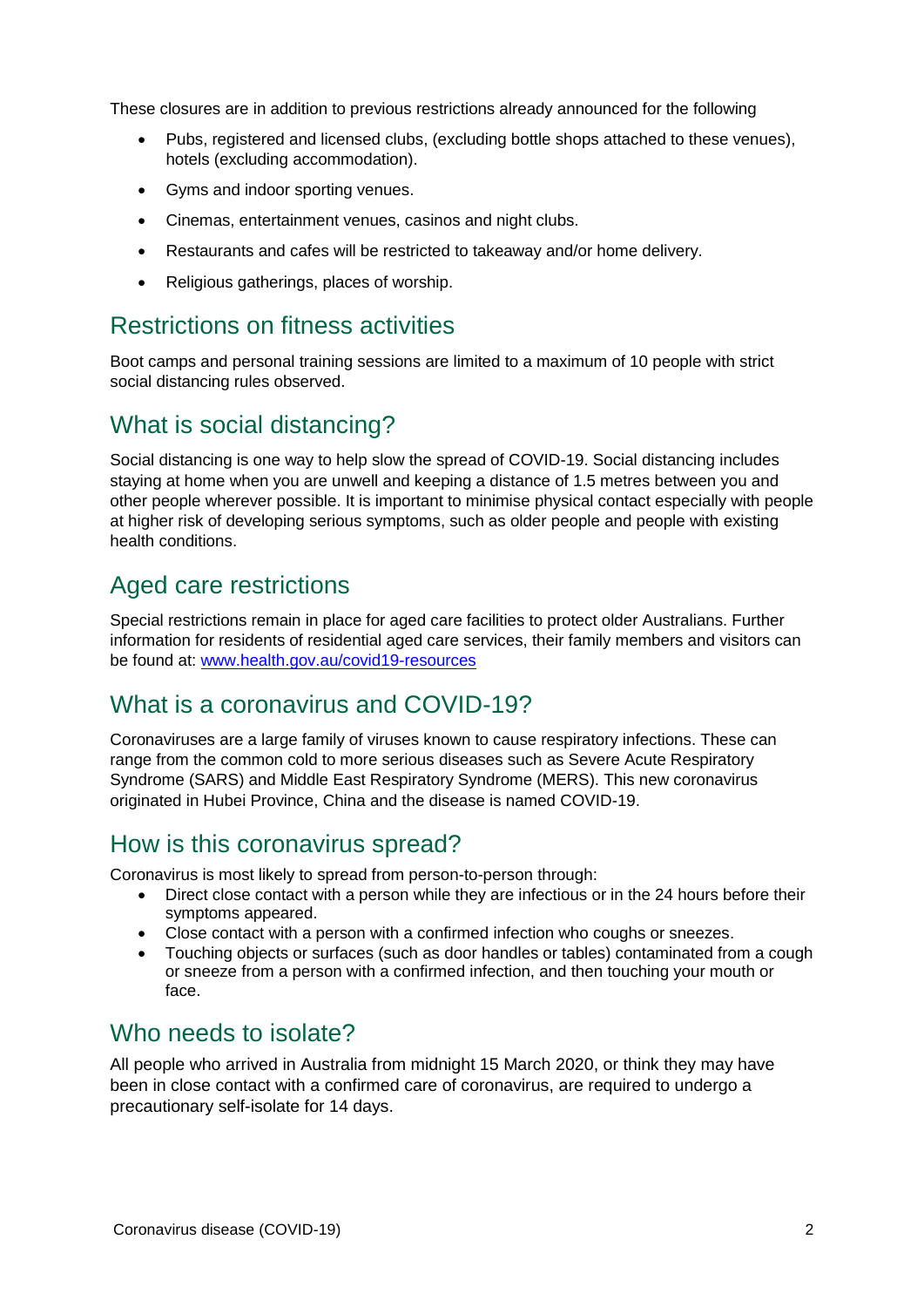## What does isolate in your home mean?

If you have been diagnosed with COVID-19, you must stay at home to prevent it spreading to other people. You might also be asked to stay at home if you may have been exposed to the virus.

Staying at home means you:

- do not go to public places such as work, school, shopping centres, childcare or university
- ask someone to get food and other necessities for you and leave them at your front door
- do not let visitors in only people who usually live with you should be in your home

For more information, visit www.health.gov.au/covid19-resources

## What do I do if I develop symptoms?

If you develop serious symptoms, such as difficulty breathing, call 000 immediately and ask for an ambulance.

If you believe you have been exposed to, or have COVID-19, you should phone the National Coronavirus Helpline (1800 020 080) for advice, rather than your GP, or local health service.

#### Who is most at risk

In Australia, the people most at risk of getting the virus are:

- travellers who have recently been overseas
- those who have been in close contact with someone who has been diagnosed with COVID-19
- people in detention facilities
- people in group residential settings

People who are more at risk of serious illness if they get the virus are:

- people with compromised immune systems (eg. cancer)
- elderly people
- Aboriginal and Torres Strait Islander people as they have higher rates of chronic illness
- people with chronic medical conditions
- people in group residential settings
- very young children and babies\*

\*At this stage the risk to children and babies, and the role children play in the transmission of COVID-19, is not clear. However, there has so far been a low rate of confirmed COVID-19 cases among children, relative to the broader population.

#### How is the virus treated?

There is no specific treatment for COVID-19 available at this time. Antibiotics are not effective against viruses. Most of the symptoms can be treated with supportive medical care.